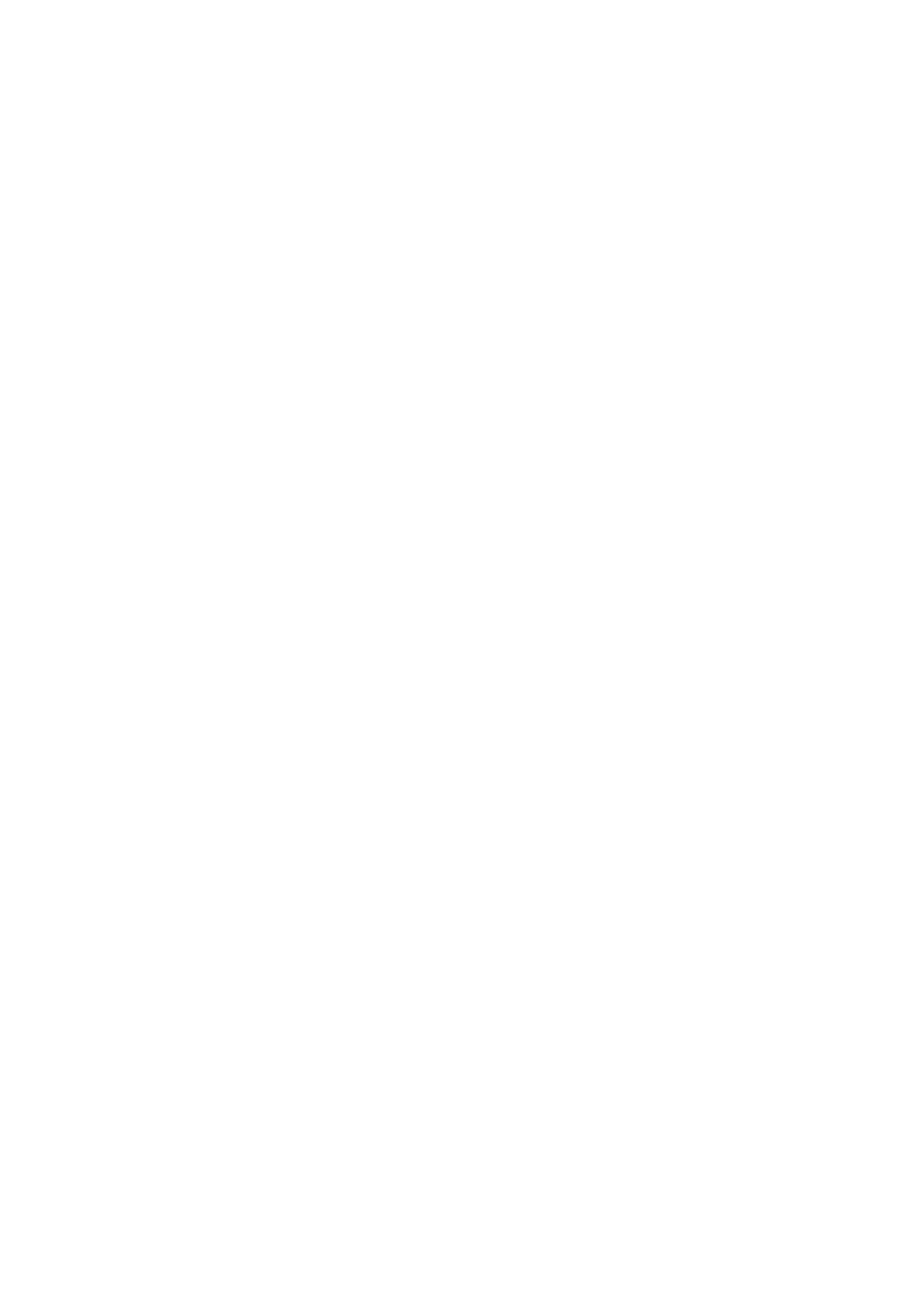# THE INTERNATIONAL JOURNAL OF THE ARTS IN SOCIETY

VOLUME 6, ISSUE 4, 2011

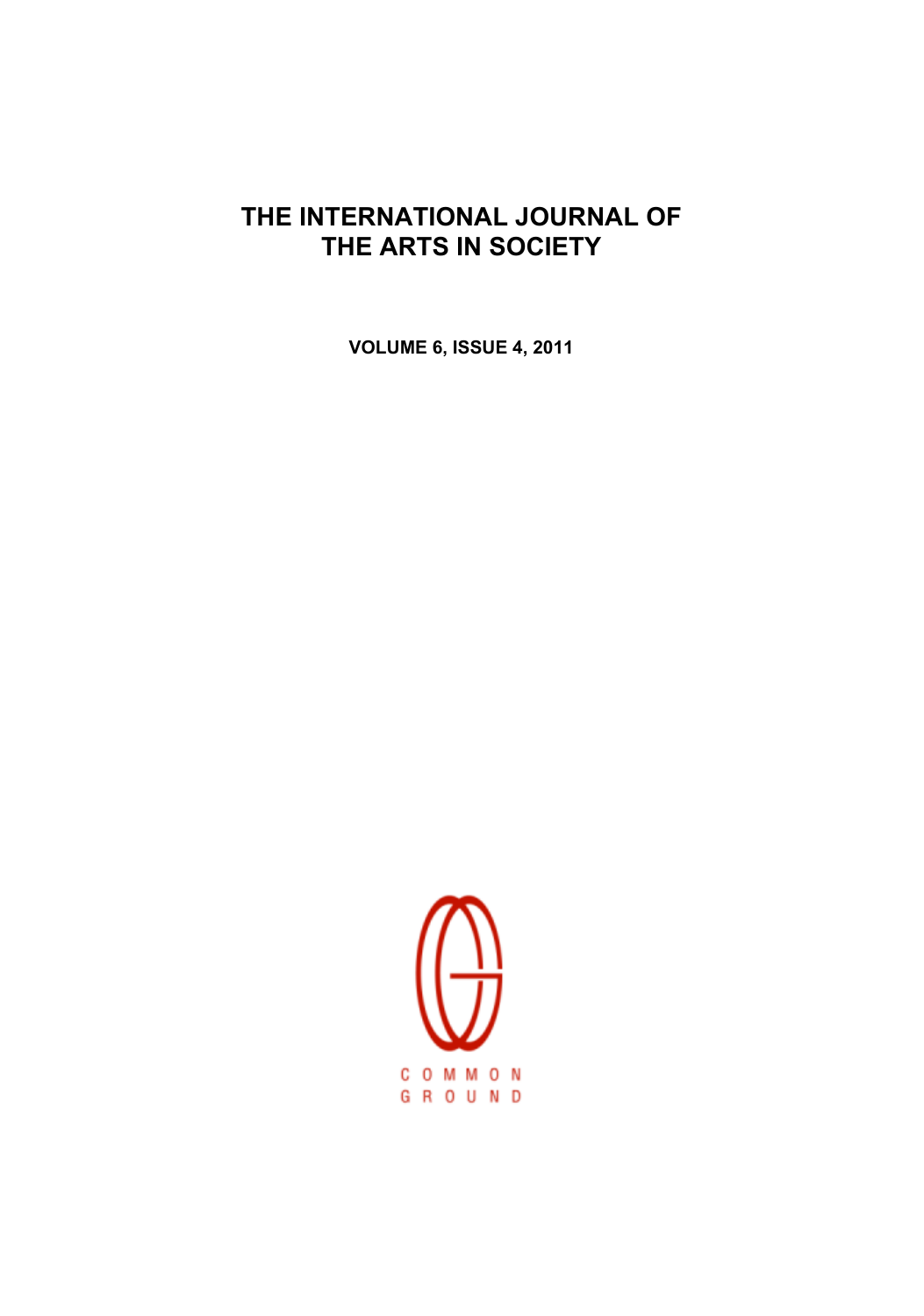THE INTERNATIONAL JOURNAL OF THE ARTS IN SOCIETY http://www.arts-journal.com

First published in 2011 in Champaign, Illinois, USA by Common Ground Publishing LLC www.CommonGroundPublishing.com

ISSN: 1833-1866

© 2011 (individual papers), the author(s) © 2011 (selection and editorial matter) Common Ground

All rights reserved. Apart from fair dealing for the purposes of study, research, criticism or review as permitted under the applicable copyright legislation, no part of this work may be reproduced by any process without written permission from the publisher. For permissions and other inquiries, please contact <cg-support@commongroundpublishing.com>.

THE INTERNATIONAL JOURNAL OF THE ARTS IN SOCIETY is peer-reviewed, supported by rigorous processes of criterion-referenced article ranking and qualitative commentary, ensuring that only intellectual work of the greatest substance and highest significance is published.

Typeset in Common Ground Markup Language using CGPublisher multichannel typesetting system http://www.commongroundpublishing.com/software/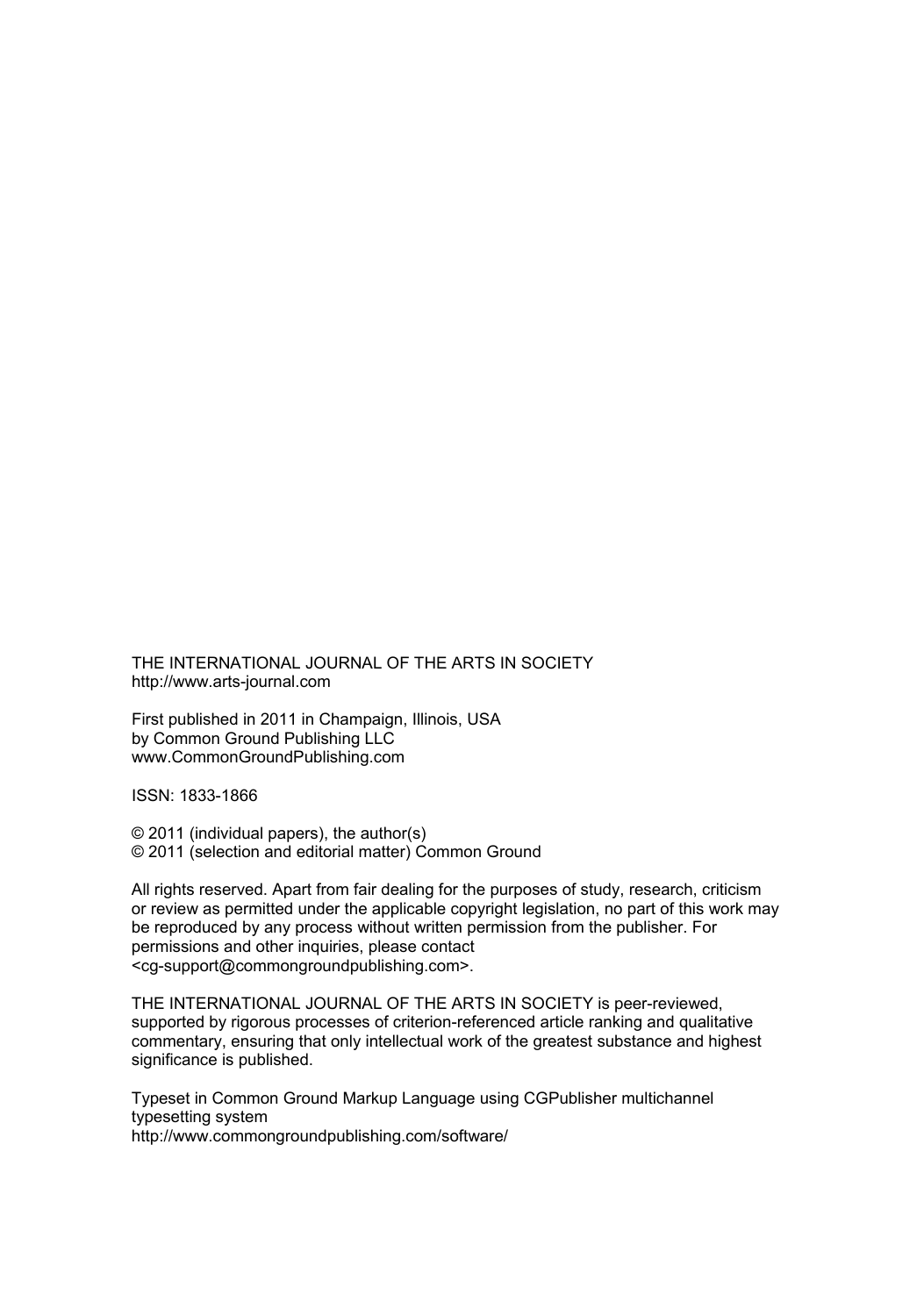# **THE INTERNATIONAL JOURNAL OF THE ARTS IN SOCIETY**

# **Editor**

**Bill Cope**, University of Illinois, Urbana-Champaign, USA.

# **Editorial Advisory Board**

**Caroline Archer**, UK Type, Birmingham, UK.

**Robyn Archer**, Performer and Director, Paddington, Australia.

- **Mark Bauerlein**, National Endowment for the Arts, Washington, D.C., USA.
- **Tressa Berman**, California College of the Arts, San Francisco, USA;
	- UTS-Sydney, Australia.
- **Judy Chicago**, Artist and Author, New Mexico, USA.
- **Nina Czegledy**, University of Toronto, Toronto, Canada;
	- Concordia University, Montreal, Canada.
- **James Early**, Smithsonian Institution, Washington, D.C., USA.
- **Mehdi Faridzadeh**, International Society for Iranian Culture (ISIC), New York, USA, Tehran, Iran.
- **Jennifer Herd**, Queensland College of Art, Griffith University, Brisbane, Australia. **Fred Ho**, Composer and Writer, New York, USA.

**Andrew Jakubowicz**, University of Technology, Sydney, Australia.

**Mary Kalantzis,** University of Illinois, Urbana-Champaign, USA.

**Gerald McMaster**, Curator, Art Gallery of Ontario, Toronto, Canada.

- **Mario Minichiello**, Birmingham Institute of Art and Design, Birmingham, UK.
- **Fred Myers**, New York University, New York, USA.

**Darcy Nicholas**, Porirua City Council, Porirua, New Zealand.

- **Daniela Reimann**, Karlsruhe Institute of Technology KIT, Institute of Vocational and General Education, Karlsruhe, Germany; University of Art and Industrial Design, Linz, Austria.
- **Arthur Sabatini**, Arizona State University, Phoenix, USA.
- **Cima Sedigh**, Sacred Heart University, Fairfield, USA.

**Peter Sellars**, World Arts and Culture, University of California, Los Angeles, USA.

**Ella Shohat**, New York University, New York, USA.

**Judy Spokes**, Arts Victoria, South Melbourne, Australia.

**Tonel (Antonio Eligio Fernández)**, Artist and Art Critic, Havana, Cuba.

**Marianne Wagner-Simon**, World Art Organization, Berlin, Germany.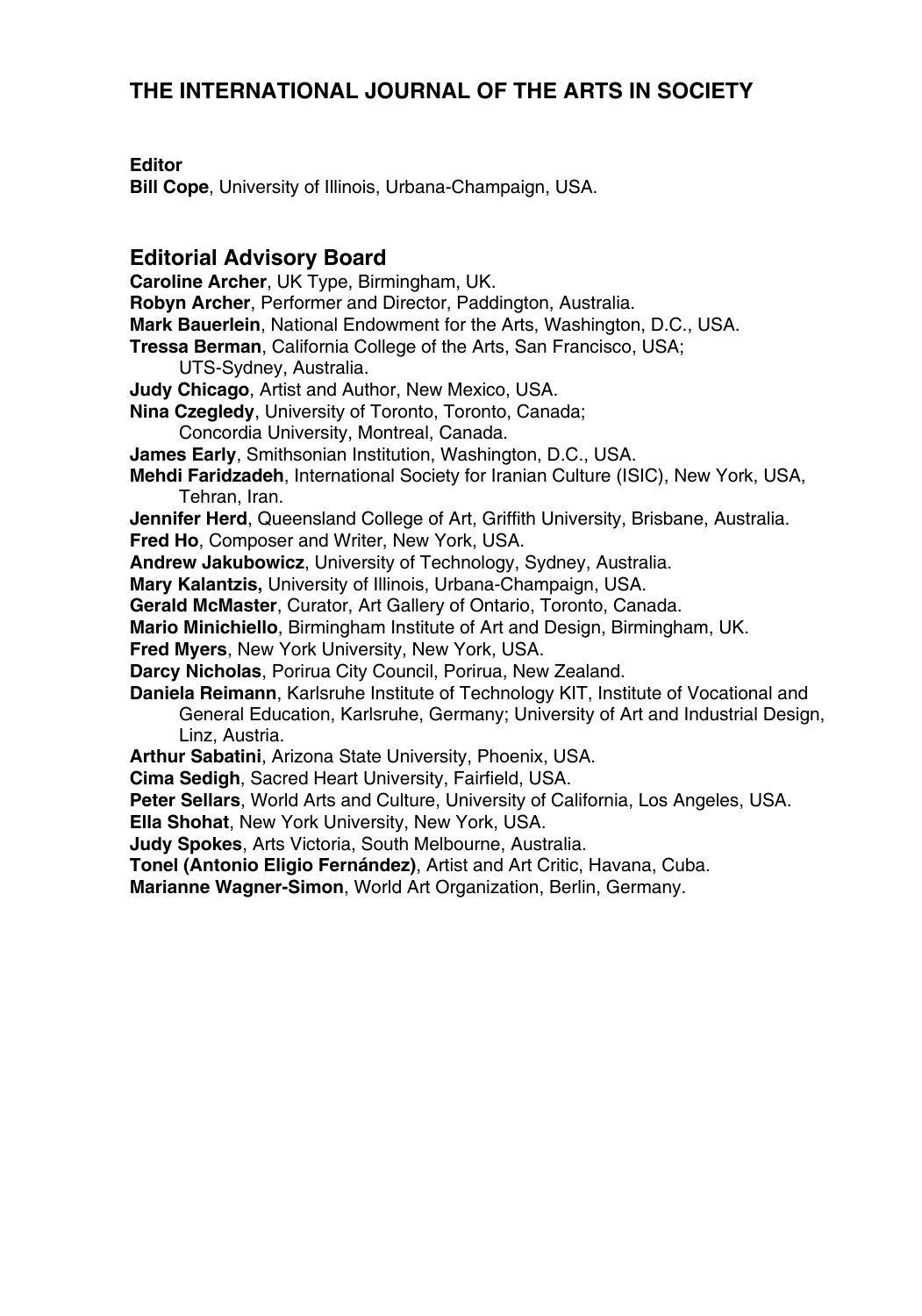## **Commissioning Editors**

Jamie Burns Brian Kornell Stephanie Turza

## **Associate Editors**

Mohammed Al-Amri Amos Bar-Eli María José Bello Judith Bernanke Raelene Bruinsma David Butler Alberto Cabedo Mas Jean Carabine Sue Cheesman Donna Clovis Kathleen Coessens Dilek Cukul Margaret Louise Dobson Dan Eastmond Dennis S. Gouws Justine Grace Lisa M. Graham Ayşe Güler Anna Haebich Rosalie Hastwell Amy Elizabeth Jackett

Nicholas Johnson Gerasimos Koustourakis Rosemary Lee Silvia Lopez Adrian Margey Misha Nedeljkovich Dilek Alkan Ozdemir Christina Papagiannouli Marta Rabikowska Zahra Rahbarnia Megha Rajguru Paulo Maria Rodrigues Delyse Ryan Oddrun Sæter Hiromi Sakamoto Helena Shaskevich Sock Siang Thia Mona Maher Wady Patrick Waldo Keith Winter Ulrike Zitzlsperger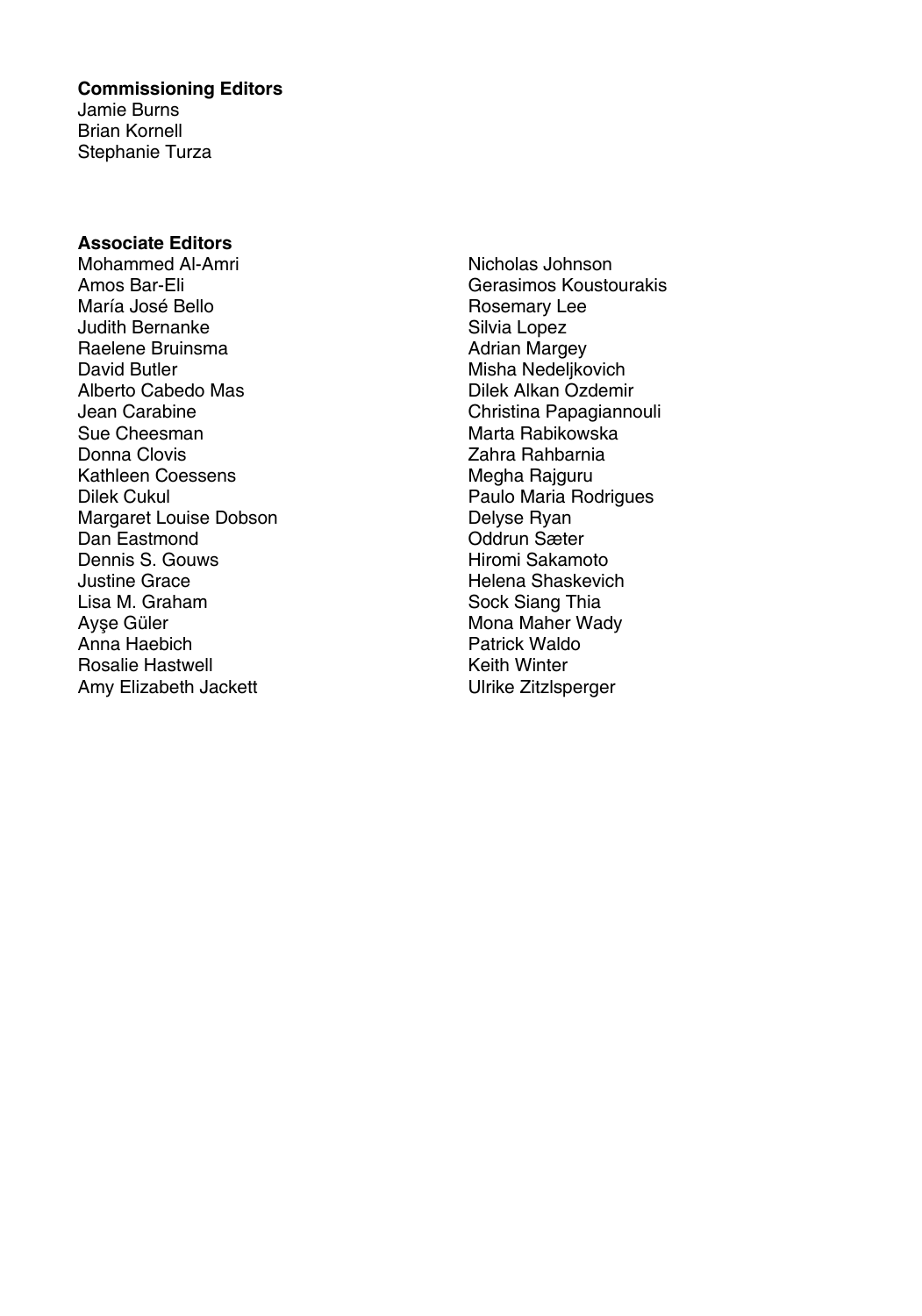## **Scope and Concerns**

The International Journal of the Arts in Society (The Arts Journal) creates a forum for discussion and publication of innovative theories, practices and critical commentaries in the arts.

The Arts Journal acknowledges the need for critical discussion on issues in the arts, and specifically as they are situated in everyday life, culture, economics and politics. Linked to critical cultural discourse, creative acts of engagement are called for that respond to the needs of our times. What is called for is no less than 'free speech zones', which have become ever more pressing in present-day contexts of globalisation, and its social, economic and political artefacts of cultural homogenisation and commodification.

The Arts Journal aims to create spaces for open dialogue and exchange in all aspects of the arts, where interdisciplinary discussions can emerge from a variety of format presentations – from more traditional academic papers, to workshops, garden conversations, staged readings, performances, and exegeses – all in the context of an international meeting place and publication.

Articles published in the Journal range from the expansive and philosophical to finely grained analyses based on deep familiarity and understanding of a particular area of social knowledge or art practice. They bring into dialogue artists, theorists, policymakers, arts educators, and their overlapping roles.

The aim is not only to create a reflective knowledge community, but also an actively engaged one – moving works from the studio to public discourse, inspiring creativity from the public stage and exhibition space to the policy chambers – as well as providing a fora for reflexive thinking about the role of the arts in society. The Arts community also creates an opportunity to forge a design agenda for the arts.

A design agenda asks the question, 'What is to be done? How can artists, theorists, cultural critics and educators seize the historical moment to create an agenda for the arts which positions them powerfully in relation to the often competing and intersecting agendas of economy, science and technology?'

## **Sites**

In our twenty-first century context, longstanding sites of production, consumption and display – such as the theatre, the museum, the gallery, and the publishing house – are being contested by new forces of media, popular culture, and commerce. These various forms of contestation and re-arrangement have given rise to new art forms, media and venues, from the street to the Internet. To what extent have old forms and new forms merged, replaced or challenged one another? In what ways do the various sites of reception and display affect sites of production – from the artist's studio to the community hall? Is there such a thing as interdisciplinarity? And how do artistic media work with and interpret these cultural flows and institutionalised spaces?

## **Media**

We live in an increasingly visual culture, where all forms of media intersect with the 'crisis of information' that overloads everyday life. These media include the visual arts, the textual arts, the aural and musical arts, the gestural and performative arts, and the spatial arts. These categories roughly correspond to standard classifications of artforms as music, theatre, literature, poetry, dance, painting, sculpture, photography, film and television, and architecture. Such are the disciplines and artforms of our historical experience. While these disciplines undergo various processes of transformation and at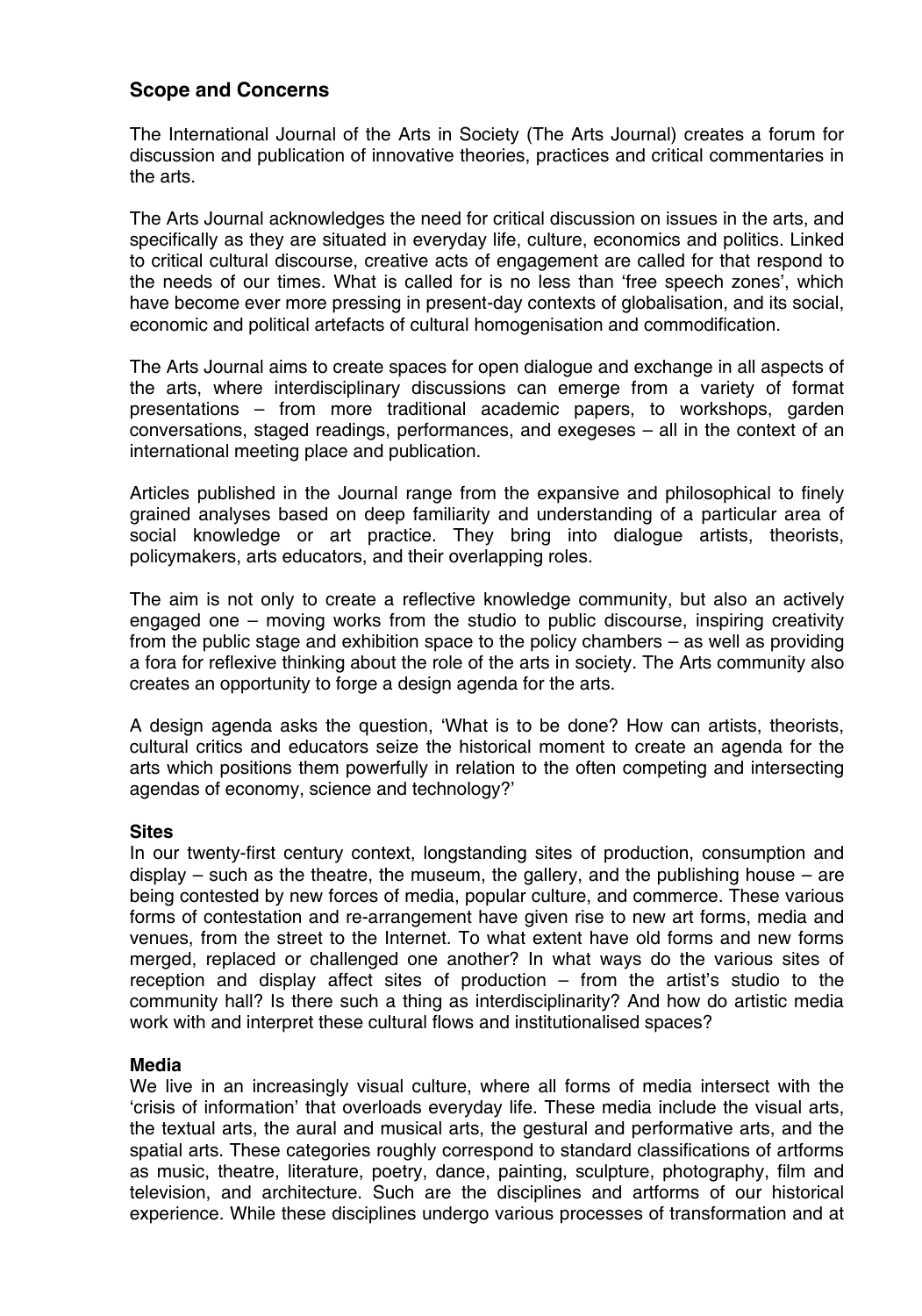times destabilisation, they are sometimes displaced by new means of production and their related meanings (the raw materials and methodologies of representation), reproduction of forms and meanings (first mechanical and now digital), and distributions of meaning (the methods of reaching audiences and interacting with them). To what extent do we need to develop new research approaches alongside creative tools to redefine these rearrangements of classical disciplines?

## **Policy**

How does art shape educational, cultural and national policy? Given the proliferation of cultural institutions, such as museums, what role do these institutions play in larger projects of community formation, nation-building or international relations? How are hierarchies of art world classifications reproduced or challenged by new forms of institution-building and policy-making? Artists and the arts themselves are often referred to as 'cultural ambassadors' in international fora. Such terms raise issues of political relevance and call into question related concerns of value neutrality, and the deployment of art forms and practices to signal or help to dissolve social and political conflict at local, regional and international levels. What is the role of public education in these debates? 'Which publics' are represented or included?

## **Participants**

Who are the participants in today's globalised art world? Has the art world fragmented into a scattered heteronomy of 'art worlds'? Who are the players, the gatekeepers, and to what extent do our mainstream institutions reinforce or reflect the hierarchies of art world structures and opportunities for artists? How do artists and cultural workers reconcile their visionary projects with the mundane pursuits of marketing and profit as measures of success? What are the structural constraints that create and perpetuate the motif of the "starving artist"? How do shifting contexts – such as moving from a community festival to a world festival event – create and redefine audiences and audience participation? What is the responsibility of the artist to explore these and other issues? What, finally, is the role of art in society?

More than ever, these are open questions. As a space to engage these questions and others, and to broaden a participatory base, the Journal provides a setting to make linkages across disciplinary, geographic and cultural boundaries.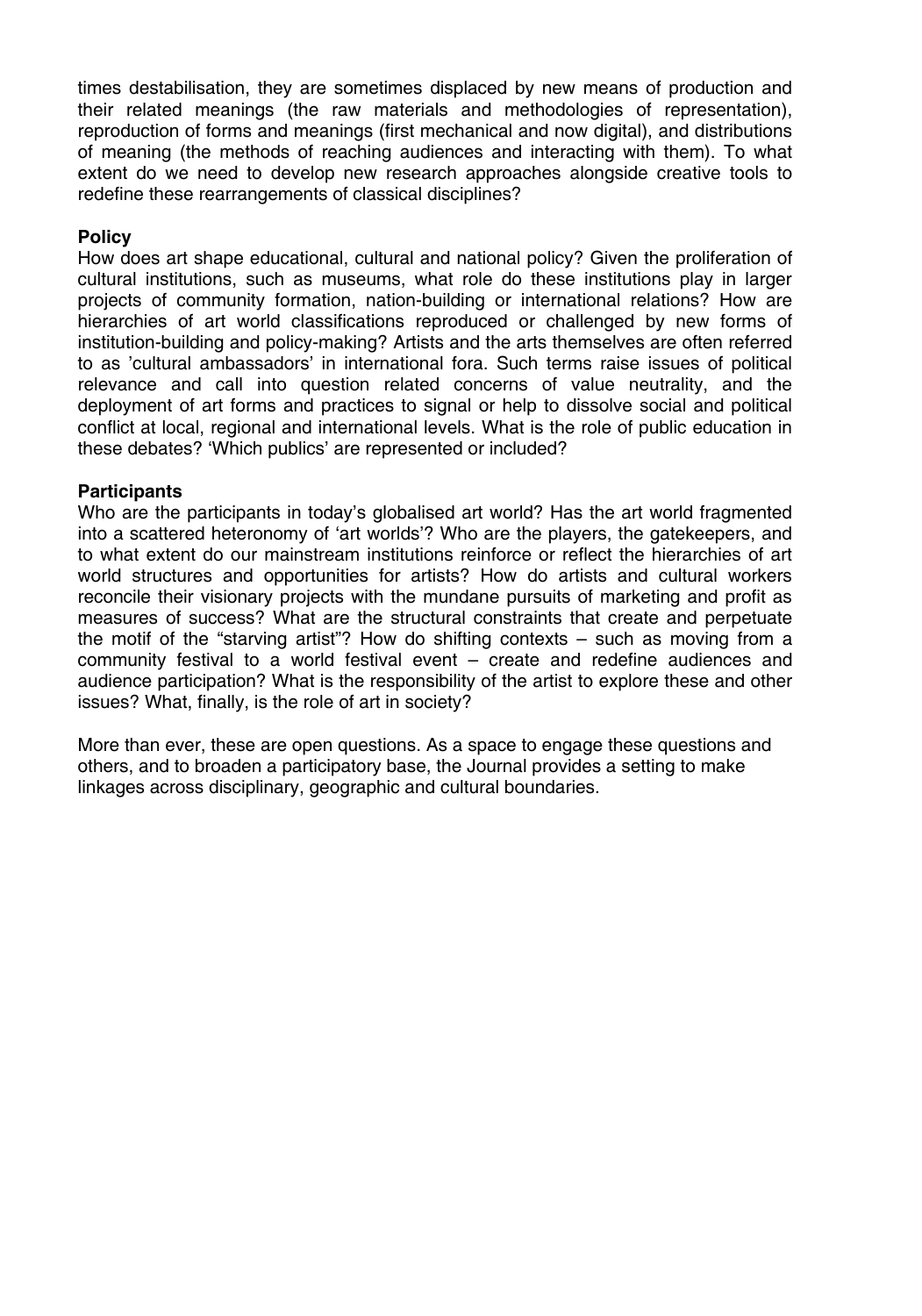# **The Arts in Society Community**

This knowledge community is brought together around a common shared interest in the role of the arts in society. The community interacts through an innovative, annual faceto-face conference, as well as year-round virtual relationships in a weblog, peer reviewed journal and book imprint – exploring the affordances of the new digital media. Members of this knowledge community include artists, academics, educators, administrators, advocates and policy makers, curators, researchers and research students.

# **Conference**

Members of the Arts Community meet at the [International Conference on the Arts in](http://www.arts-conference.com/)  [Society,](http://www.arts-conference.com/) held annually in different locations around the world in conjunction with global and local arts events.

The inaugural Conference was held in conjunction with the Edinburgh Festivals, Edinburgh, Scotland in [2006,](http://a06.cgpublisher.com/welcome.html) and in [2007,](http://a07.cgpublisher.com/welcome.html) in collaboration with the Documenta12, Kassel, Germany. In [2007](http://as7.cgpublisher.com/welcome.html) an International Symposium on the Arts was also held during the Armory Show in New York and in co-sponsorship with the Center for Art and Public Policy, Tisch School of the Arts, New York University. In [2008,](http://a08.cgpublisher.com/welcome.html) the Conference was held at the Birmingham Institute of Art and Design, Birmingham City University, Birmingham, UK, with a special theme of Art and Communication. In [2009,](http://2009.artsinsociety.com/) the Conference was held at Venice, Italy in conjunction with the Venice Biennale. In [2010,](http://2010.artsinsociety.com/) the Conference was held at University of Sydney, Sydney College of the Arts, Australia. In [2011,](http://2011.artsinsociety.com/) the Conference was held at Berlin-Brandenburg Academy of Sciences and Humanities, Berlin, Germany. In [2012,](http://artsinsociety.com/conference-2012/) the Conference will be held in Art and Design Academy, Liverpool John Moores University, Liverpool, UK.

Our community members and first time attendees come from all corners of the globe. The Conference is a site of critical reflection, both by leaders in the field and emerging artists and scholars. Those unable to attend the Conference may opt for virtual participation in which community members can submit a video and/or slide presentation with voice-over, or simply submit a paper for peer review and possible publication in the Journal.

Online presentations can be viewed on [YouTube.](http://artsinsociety.com/wp-content/plugins/youtube-uploader/action.php?action=list)

# **Publishing**

The Arts Community enables members to publish through three media. First by participating in the Arts Conference, community members can enter a world of journal publication unlike the traditional academic publishing forums – a result of the responsive, non-hierarchical and constructive nature of the peer review process. *[The](http://artsinsociety.com/journal/)  [International Journal of the Arts in Society](http://artsinsociety.com/journal/)* provides a framework for double-blind peer review, enabling authors to publish into an academic journal of the highest standard.

The second publication medium is through the book series [The Arts in Society,](http://artsinsociety.com/books/) publishing cutting edge books in print and electronic formats. Publication proposal and manuscript submissions are welcome.

The third major publishing medium is our [news blog,](http://artsinsociety.com/) constantly publishing short news updates from the Arts in Society Community, as well as major developments in the various disciplines of the arts. You can also join this conversation at [Facebook](http://www.facebook.com/pages/The-Arts-in-Society/108987015787127) and [Twitter](http://twitter.com/artsinsociety) or subscribe to our email [Newsletter.](http://artsinsociety.com/ideas/newsletter/)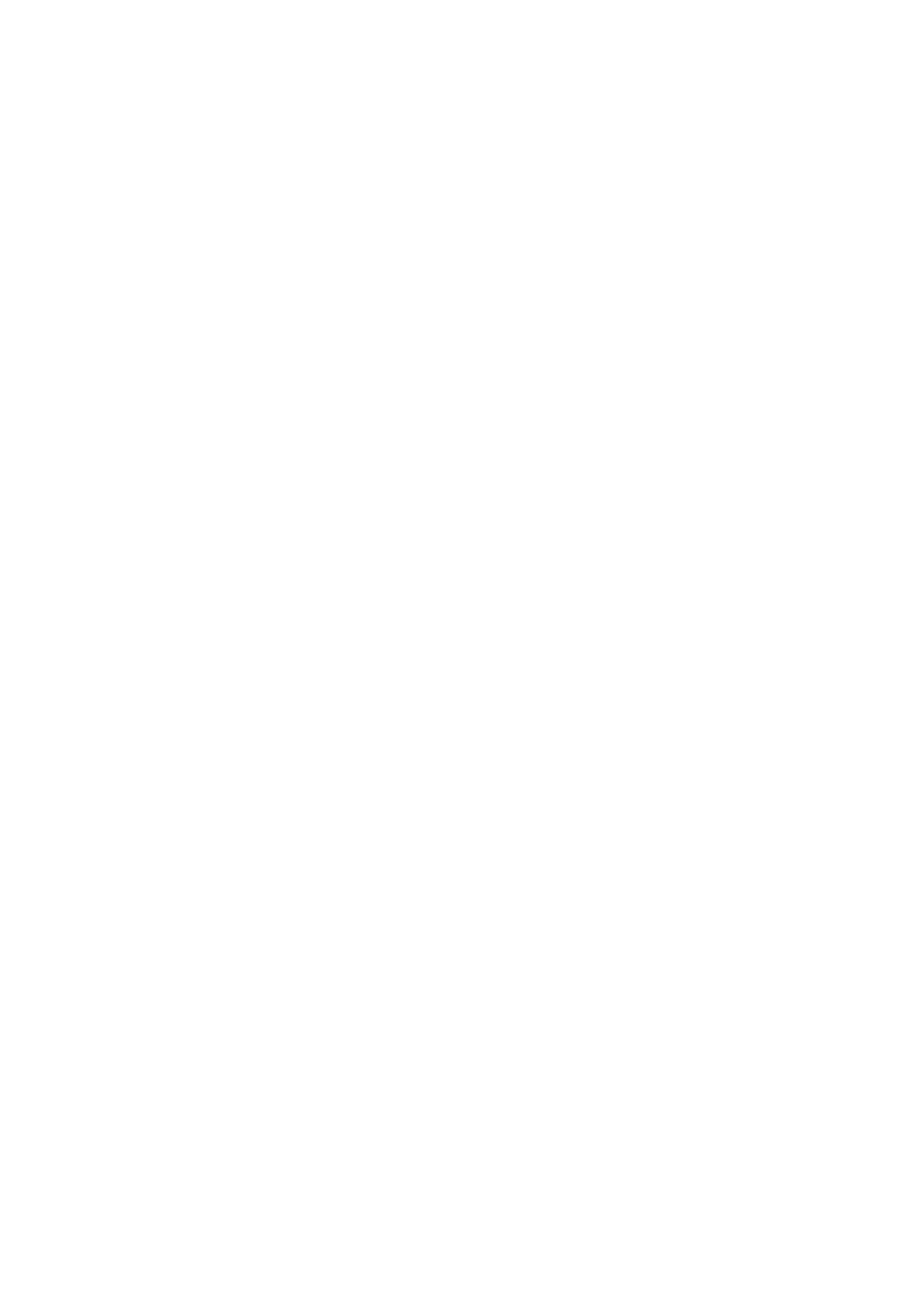# **Table of Contents**

| <b>An Artistic Logic of Practice</b><br>The Case of the Performer<br>Kathleen Coessens                                                                                                    | 1   |
|-------------------------------------------------------------------------------------------------------------------------------------------------------------------------------------------|-----|
| The Ceramics of Tajul Shuhaizam Said<br>Tajul Shuhaizam Said, Harozila Ramli, Mohd Fauzi Sedon                                                                                            | 13  |
| <b>Narrative &amp; Moral Meaning</b><br>Chris Jury                                                                                                                                        | 27  |
| Without 'Pataphysics – No Art, No Science<br>Klaus Ferentschik                                                                                                                            | 43  |
| <b>Managing Instability</b><br>Selected Case Studies in the Sustainability of Social Centers and Independent<br>Cultural Centers in Italy and Europe<br>Patrick Waldo, Laura Lee Odegaard | 47  |
| <b>Communal Cartographies</b><br>Examining "Notes for a People's Atlas of Chicago"<br>Helena Shaskevich                                                                                   | 59  |
| <b>Multidiscipline-based Art Education Model</b><br>A Possible Way for Improving the Quality of Teaching Art<br>Mohammed Al-Amri                                                          | 77  |
| Implementation of Strategies for a Comprehensive Communication<br>Model between Cultural Heritage, Contemporary Art and Society<br>Ana Garcia-Lopez, Belén Mazuecos                       | 93  |
| <b>Composition Clarified</b><br>James Hrkach                                                                                                                                              | 109 |
| Pedagogy of Voice in Landscapes of Daily Living with Autism<br>Lorna Ramsay                                                                                                               | 121 |
| <b>The Algorithms of Distance</b><br>Metaphors in Pictorial Language<br>Barnaby Fitzgerald                                                                                                | 129 |
| Music Education and the Construction of Musical Knowledge in Spain<br>and Brazil<br>Alberto Cabedo Mas, Flávia Motoyama Narita                                                            | 159 |

The International Journal of the Arts in Society Volume 6, Issue 4, 2011, http://www.arts-journal.com, ISSN 1833-1866

© Common Ground, All Rights Reserved, Permissions: cg-support@commongroundpublishing.com

COMMON<br>GROUND C O M M O N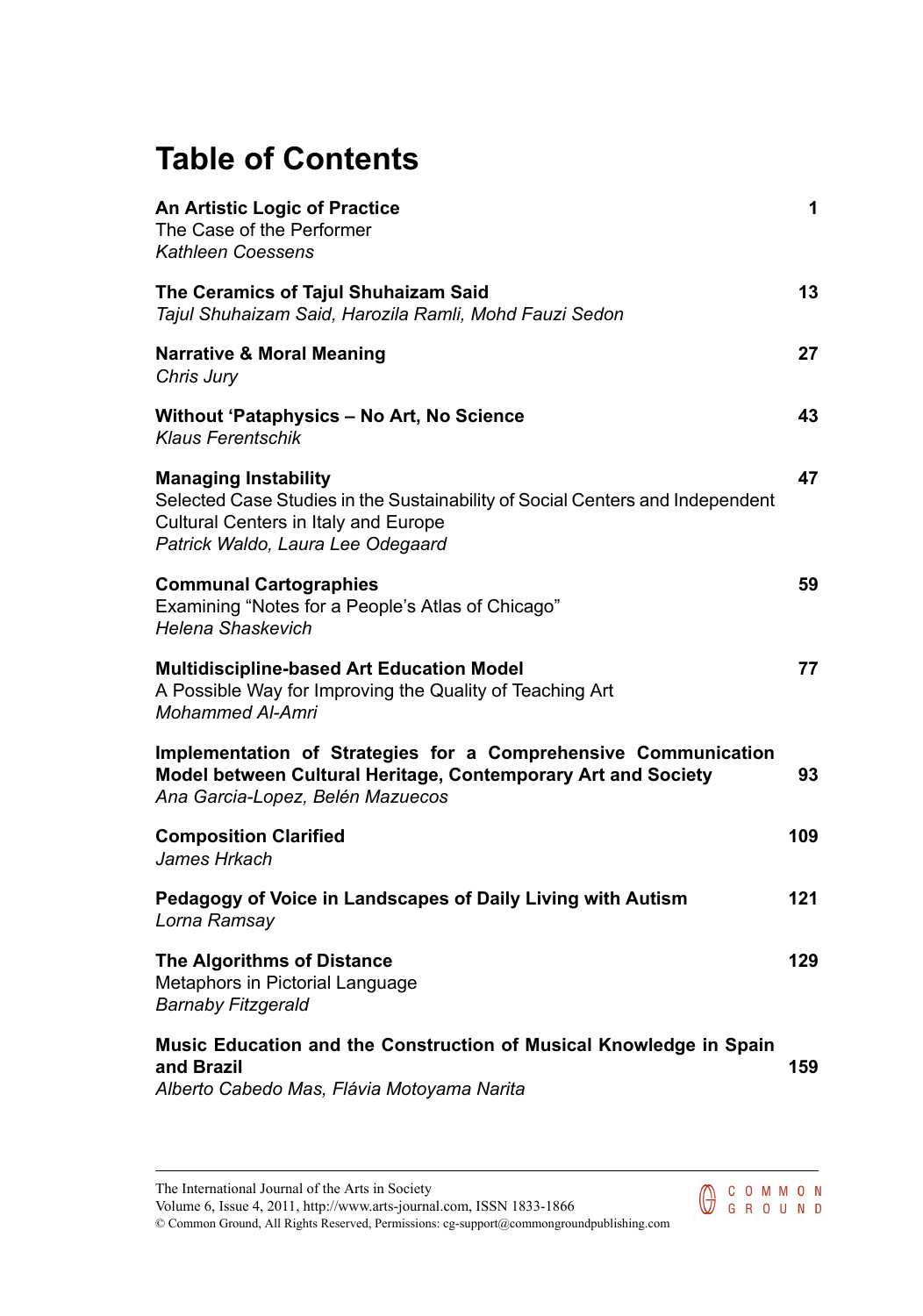| The Inclusion of the Visually Impaired In Film Experience<br>Jacob Udayi Agba, James E. Olayi                                                        | 169 |
|------------------------------------------------------------------------------------------------------------------------------------------------------|-----|
| <b>Fostering an Entrepreneurial Capacity among Creative Industries Students</b><br>in Higher Education<br><b>Adrian Margey</b>                       | 185 |
| Dance in the Weave of the City<br>A Proposal for Five Case Studies<br>Dagmar Simon, Ralph Buck, Jennifer Hand                                        | 201 |
| An Analysis of Javanese Influences on Malaysian Motifs in Batik Sarong<br>Design<br>Rafeah Legino, David Forrest                                     | 215 |
| A Picture is Worth a Thousand Words<br><b>Emerging Readers Draw Their Reading</b><br>Lauren McCann                                                   | 227 |
| <b>Embedding "Design Thinking" in Business School Curriculum</b><br>Ward Eagen, Kristen Aspevig, Wendy Cukier, Robert Bauer, Ojelanki Ng-<br>wenyama | 241 |
| <b>Describing Music</b><br>Perception and Metaphor<br>Tiago Videira                                                                                  | 255 |
| Sociological Causation of Worth Distinction in Contemporary Visual Arts 263<br>Zahra Rahbarnia, Samineh Ansari                                       |     |
| <b>Cyberformance and the Cyberstage</b><br>Christina Papagiannouli                                                                                   | 273 |
| <b>Destruction of Monuments in Europe</b><br>Reasons and Consequences<br>Rozmeri Basic                                                               | 283 |
| <b>The Nobrow Aesthetics</b><br>The Relative Arts Era<br>Janaína Quintas Antunes                                                                     | 307 |
| <b>Overcoming the Heisenberg Principle</b><br>Art Theory Arising out of Wolfgang Pauli's Collapsed Wave<br><b>Lisa Paul Streitfeld</b>               | 321 |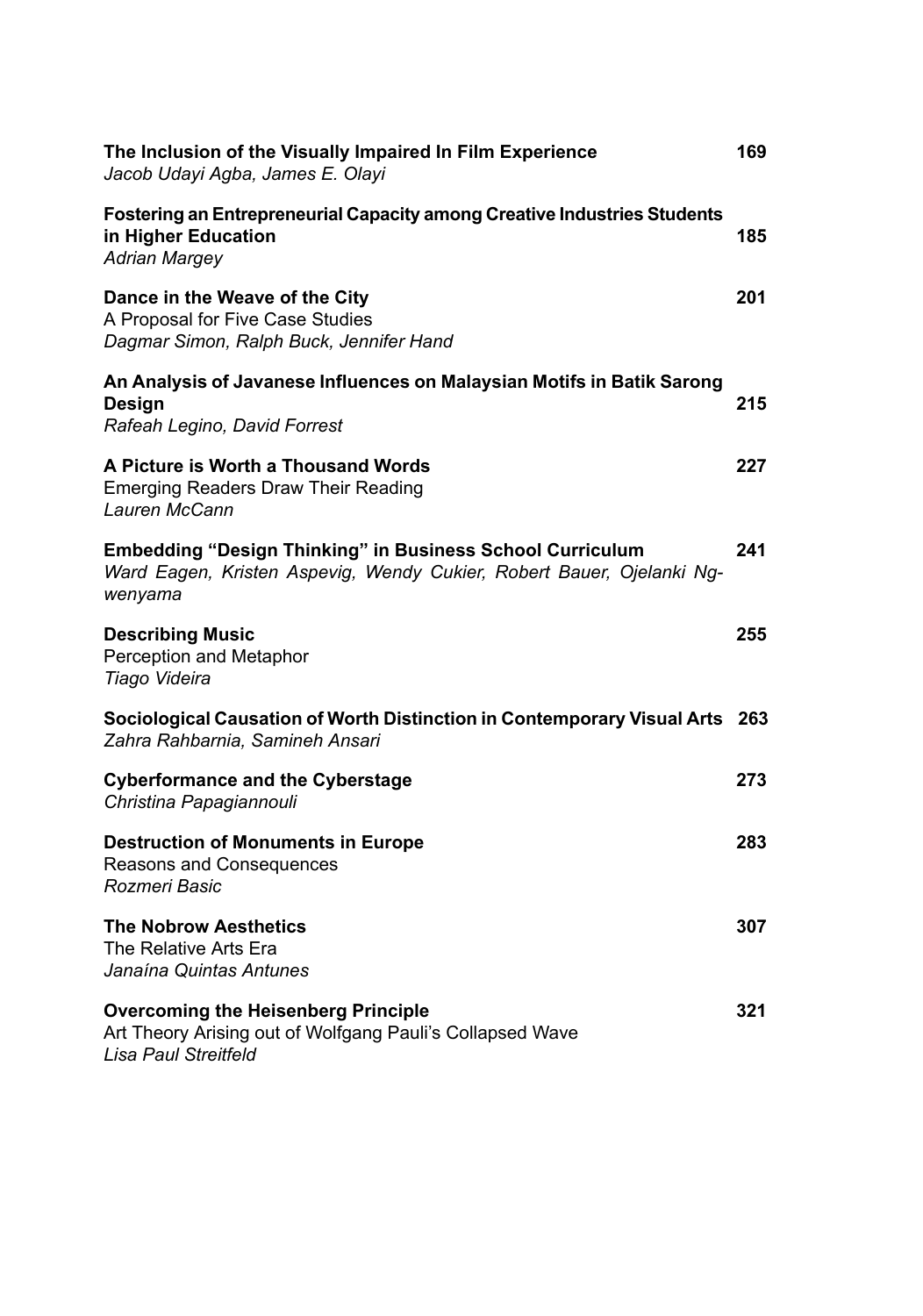# **Sociological Causation of Worth Distinction in Contemporary Visual Arts**

Zahra Rahbarnia, Alzahra University, Tehran, Iran (Islamic Republic of)

Samineh Ansari, Islamic Azad University, Tehran, Iran (Islamic Republic of)

*Abstract: The subjects related to the artists, especially visual art and its works, have been always controversial. The differences among the worth of various art works have been referred to a wide range of causessuch as qualitative and technicalreasons, historical considerations, aesthetical values, etc. Although it seems that these reasons contain neglected social origins and aspects themselves, the merely sociological causes are considered to be of importance in understanding these differences.* Focusing on the art creator, i.e. the artist, this article investigates the social causes in worth differences *amongst the artworks. The main subject in this paper is to find and understand the merely sociological* roots of artwork's distinction in their worth. In the beginning the concepts of art and artists are defined, *considering that demonstrating any definition forthe artist conceptshould be accordant to the previously presented definition of art. Meanwhile the field concept in Bourdieu's action theory has been expounded* (in order to be used to describe the artist's world instead of class concept), and the institutional theory of defining art by Dickie and Danto has been chosen to describe artist's groups. Then there is a case *study on five Iranian contemporary virtual artists based on the comparison of four kinds of capitals. Consequently the relation between the virtual artist'ssocial field and varieties of virtual artsis explained and the hypothesis about the existence of this connection in contemporary Iran is established. Social reasons are in fact, considered to be very effective in explaining the distinction of artworks by their value and worth.*

Keywords: Art, Worth, Institutional Theory, Capital, Social Field, Visual, Arts

# **An Introduction to the Inadequacy of Non-Sociological Reasons in Valuation Differences amongst the Art Works**

T **HE SUBJECT OF** art, similar to other fields related to human being, contains plurality, variation and, sometimes, opposite ideas. Opposite ideas includes primary concepts, goals and approaches. The conflict between theory and action starts from philosophical and theoretical differentiation in aesthetics and creativity and continues to validating artistic activities and art works.

The penetrating concepts to the art, with various objects and origins, are sometimes in conflict with each other; and this constitutes the special feature of art. Therefore, the nature of art, the quality of art and the reason of art are all highly worthy besides the art work itself, its creator, the addressee and the mediators. All these lead to different attitudes which may include complete results.

The International Journal of the Arts in Society

Volume 6, Issue 4, 2011, http://www.arts-journal.com, ISSN 1833-1866

<sup>©</sup> Common Ground, Zahra Rahbarnia, Samineh Ansari, All Rights Reserved, Permissions: cg-support@commongroundpublishing.com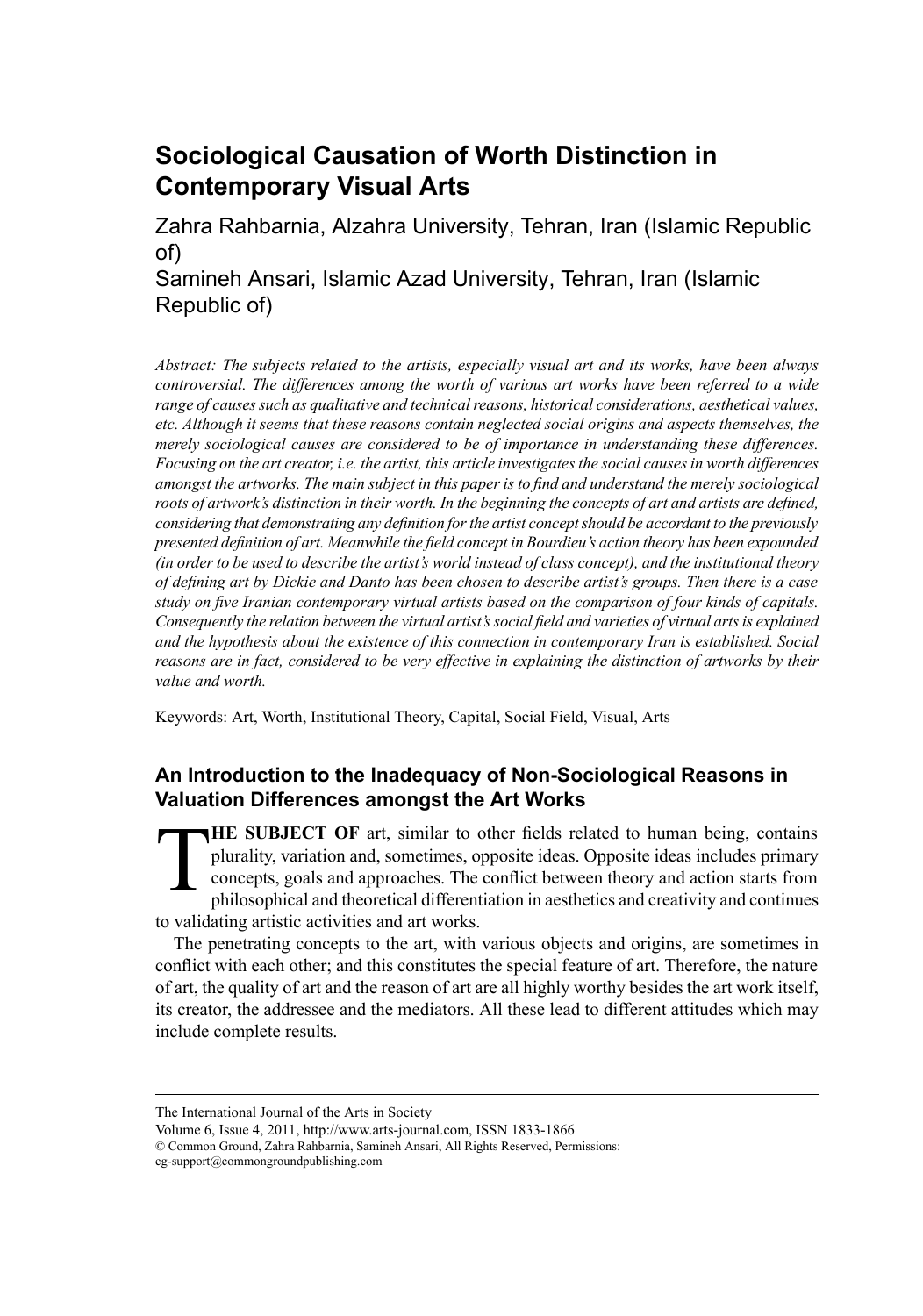Besides the important topic of the relation of art works with the type of order, pledge and employer which sets pure art against cheap art, the overall study of art is related to study on the general and specific addressees of art, the field and capital of the artist and the role of these factors in validating the art works.

### **The Background of Worth Categorization in Arts**

The first valuation of different kinds of arts, art works, and consequently, artists is traced back to the eighteenth century.

Under the topic of "the modern system of the arts" appearing from the eighteenth century, Henfling explains that Sharl Bato separates "fine arts" from "mechanical arts" and divides fine arts into music, poetry, painting, sculpture and dance (Henfling, 1377: 11).

He also considers the distinction between "pure arts" and "useful arts" or applied arts to be similar to the distinction between fine arts and mechanical arts. Because some believe that what is mechanically made (for example camera) is not to be conceived as art. In the same way, what is designed for an applied purpose (for example a vase or an official building) is not considered to be art. According to Tatarkiewicz, some people hesitated to call opera an art in the nineteenth century and "high art" was set against "low art". "Low art" consisted local arts, jazz music etc. The aforementioned categorizations did not last a long time. Nowadays, excluding applied arts (or the useful arts) from art seems intractable and difficult to defend (ibid: 14).

### **General and Specific Addressees' Valuation on the Art Works**

People's opinions and ideas on the beauty of the art work do not originate from inward because they may alter according to time and place, so they arise from outward. In art's point of view "outward" means the time and place of happening and to the artist it equals to "life environment" and "life time". It is also the civilization to which s/he belongs so inevitably his/her ideas reflect and unveil that civilization.

Despite their differences, aesthetics and sociology have overlapping fields. The contribution of social affairs and art are not easily distinguished because the two fields are interwoven. They include phenomena such as language, family/tribal/national signs, collection of traditional and collective shapes, ceremonies that harmonize human's demeanor and behavior, and finally common people's culture - a vast field in which the forms contain a collective worth besides having a beautiful nature.

The aesthetical theories with the formalistic approaches frequently look into the form of art works and seem to be proud of being praised by a few specific people.

The art work being accepted or refused by the addressees equals to success or failure, which meansto be forgotten or ridiculed. These kinds of approvals or disapprovals are either scattered (common people's view) or organized (universities-literary centers). If the artist works for all kinds of addressees and they judge his/her work, the study of art can not be separated from the study of its addressees, including its aesthetical addressees i.e. members of a church or a literary center or the educated elite (Bastide, 1376: 66). Roger Bastide(1898- 1974), French sociologist and anthropologist, categorizes the relation between the artist and the work addressees according to whether they are general orspecific. Asin some approaches arts are divided into distinct categories including fine art, public and popular art, to clarify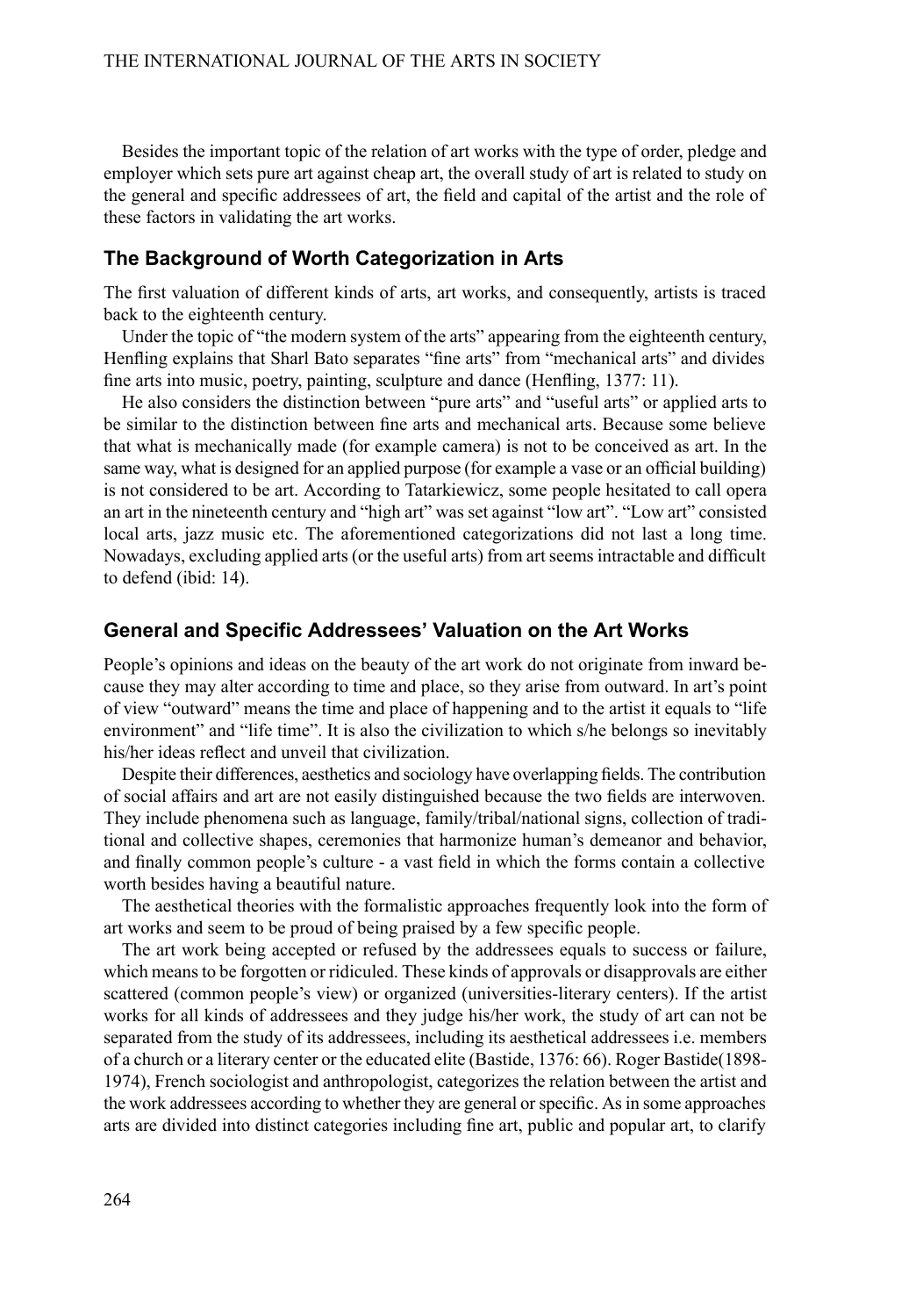the base of such distinction is of special importance in art sociology. From one hand, there are arts to be admired by the specific people and contain various categorization of pure and fine arts which are called *high art*. On the other hand, the applied arts include popular art and public commercial arts which are called *low art*. The former addresses specific group of people and is visited in museums and galleries, the latter which brings cultural orfinancial benefits is in close relation to the public.

Levine<sup>1</sup> (1933-2006) investigated the artistic forms of the Americans in the beginning of the nineteenth century. He shows that they had a common culture that was less hierarchical and in comparison to their posterity a century later, they were less accurate and subsequent categorizes. As there was no clear cut between serious art and popular art, Shakespeare and many authors, musicians, visual artists had a wide range of addressees. According to Levine, while high art was coming into the sacred zone, the novice cultural hierarchy in United Sates not only deprived the low class people of the high art, but also separated the high class people from the popular art (Alexander, 1384: 130-131). Some authors believe that the distinction between the two categorizations is natural and there is no need for sociological analysis. But it seems that this distinction is interrelated with sociological bases from the very beginning.

## **The Role of Addressee, Art Work Creator's Position, Art Work and/or Mediators in Works Valuation**

The way of art work valuation has begun from calling graded titles and although considered to the addressees' social classes, pays special attention to uni-version works or the ones to be copied. But in valuation, no position is served for the artist. On the other hand, the discussion about categorization differences according to the inherent characteristics of the art works was not convincing. Some of these discussions include:1- High art to be richer than popular art; in response it should be said that this opinion ignores some complexity of the low arts.2- Understanding high art needs more instructions asit becomes vague to the addressee without instructions. It is true that the ability to enjoy from all artistic forms enhances in accordance to knowledge of the rules applied in that form and this issue sometimes becomes necessary; but it is noteworthy that many subjects of high art are popular. Monalisa by Da Vinci, Sunflowers by Van Goc, Monet's Water lily are some examples of visual arts. 3- High art coincides with thoughtful and aesthetical experience while the low art just entertains. In other words, high art is *artist-oriented* and popular art is *addressee-oriented*. In artist-oriented art the addresses should adapt themselves to the artistic form and focus on the artist's ideas. On the contrary, in addressee-oriented art the artist should pay attention to the addressees' needs and express the meanings unveiled. Therefore, a joy coinciding a difficult activity (thoughtful-aesthetical reactions) seem better than an easy entertaining joy (to escape from reality). You can listen carefully to Beethoven's music (especially when you are instructed, in a thoughtful-aesthetical experience) or doing house works or reading a book you can listen to this music as background music (Alexander, 1384: 120-121). In other words, when there is possibility of replacing different entertaining works with high works at different circumstances, with the positive efficiency of art in life process or limiting art to a specific condition and specific and distinguished addressees and calling words such as low, high, fine, pure,

<sup>1</sup> Lawrence William Levine was an American historian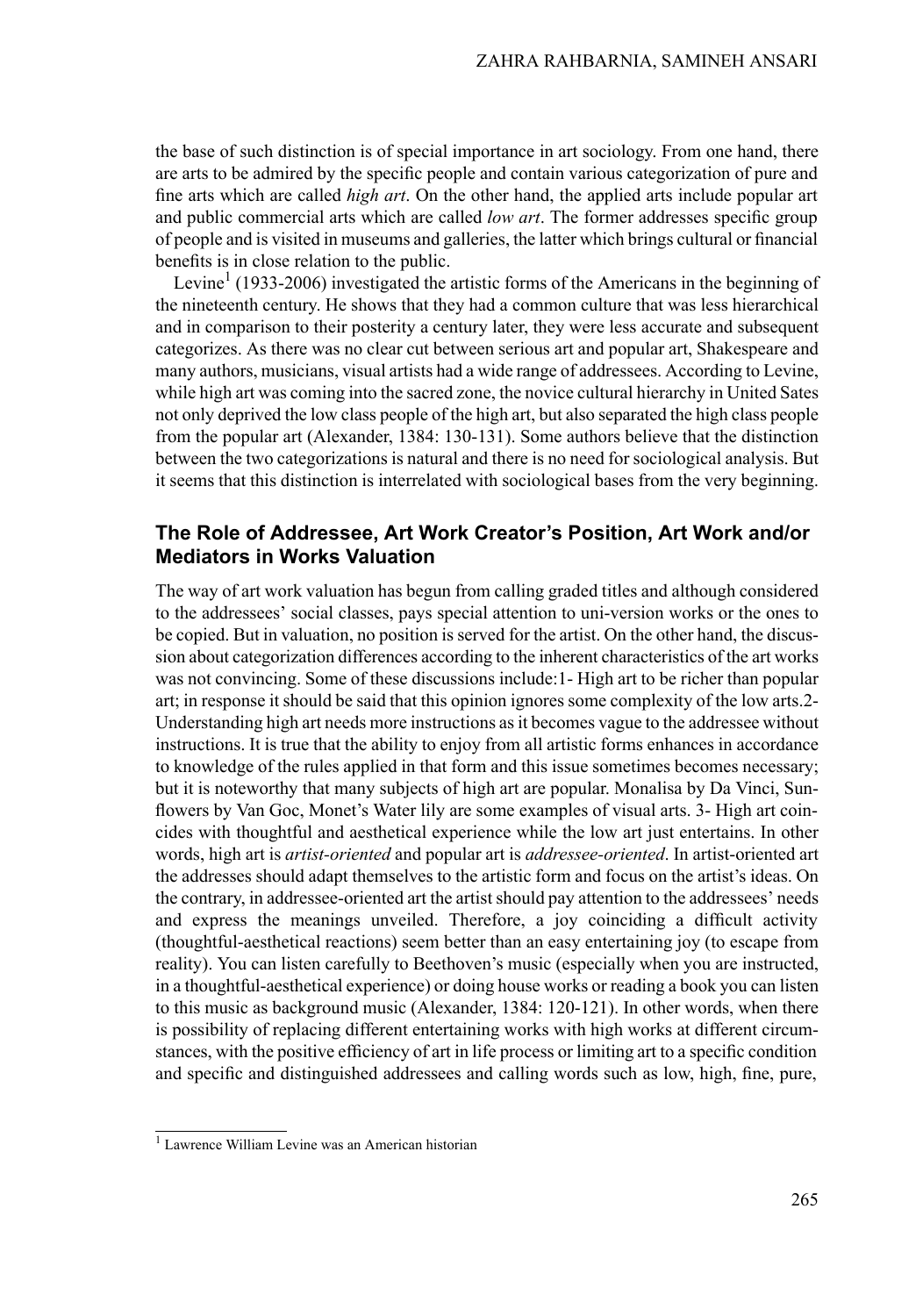dignified, useful, popular, public etc. containing general concepts, there is no defendable approach to reach an overall view.

## **The Inherent Worth of Art Works and the Uni-Versions**

The other point is that different types of art have inherent differences. These distinctions sometimes originates from their nature as some arts are multiple in some points. For example, in music and theatre there are multiple performances and for a literary text, photography or graphics there are multiple versions; while in some other arts such as painting, sculpture and architecture the art work may be uni-version. In fact, different validation amongst great visual arts or great arts of music or literature comes out of their uniqueness which is different from multiple existences of other arts. The first appearance of copy technology, i.e. photography, and surrealism were simultaneous. Gravure in all its kind, photography and cinema overlapped the border of original and copy version by the means of pulling the art work nearer to the addressee and creating an ever present work in place of a work confined to a unique place. Benjamin<sup>2</sup> in Art Work article published in 1936 considers some important side effects for the so-called issue.

Firstly, there is a close connection between multiple copies and creating a distinct new aesthetic viewpoint. This new aesthetics comes out of a pure culture which is different from the taste of common people from one side and its rules (aesthetics amongst the artists and few numbers of addressees) are different from the rules of economic production (commercial culture under the reign of capitalism) on the other side. Secondly, gap between the artist and addressees, the producer and consumer widens. The third point is related to the alteration of comprehending the art work by us. From one side, new technologies of photocopies make something possible to be seen; on the other hand, the change in number and structure of the common people, especially the ever increasing number of art work participants, has altered their style of participant (Shartie, 1384: 66-69). In visual arts there are both copied workssuch as cliché's or fake copies- and unique works.

Many painters have made the fake copies of their works and it violated creating a universion of the work. Nowadays, there are no limitations to the technologies to differentiate between the original work and the copy one. Some times it is said that copies of a painting can highlight the importance of the original one; if work creation in high qualities and in style of great artists' style(either in painting or music) becomes common, it influences on the works of great masters. The terms "simulation" or "pastiche" are some times used in derogatory meanings. If an art work is inherently and aesthetically considered, such distinctions are meaningless and the nature of the work itself should be judged.

Explaining these distinctions, the nature of the differences are commonly ignored and in various circumstances, divert dimensions of the distinction is considered ambiguously. For example, in differentiating the inherent distinction of different types of arts sometimes the economic value of the art is considered, sometimes its worth in the art world is important and sometimes the distinction of the artist in validation is of importance.

<sup>2</sup> Walter Bendix Schönflies Benjamin(1892-1940)was a German-Jewish intellectual, who functioned variously as a literary critic, philosopher, sociologist, translator, radio broadcaster and essayist. His work, combining elements of historical materialism, German idealism and Jewish mysticism, has made enduring and influential contributions to aesthetic theory and Western Marxism, and has sometimes been associated with the Frankfurt School of critical theory.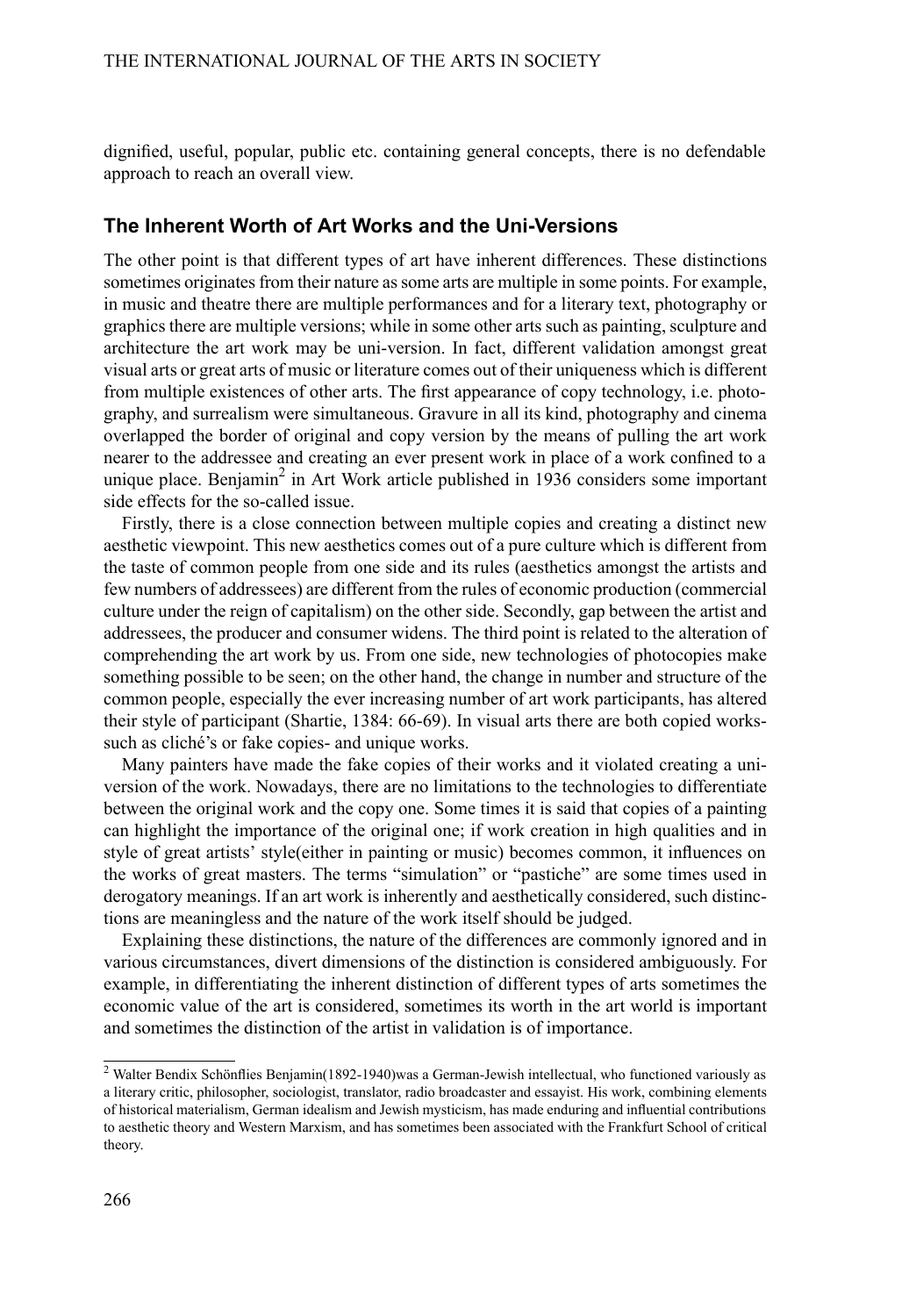## **The Institutional Theory and the Role of Mediators or "Art World" in Valuating the Arts**

Discussing about what is called "art world", some general questions should be responded otherwise, the claim of approving a hypothesis about art world becomes baseless and misleading.Some writers deny the importance of the definition of art, consider it a useless affair and believe that attempting to find a comprehensive definition of not only is useless but also hinders understanding art. Selecting one of art's definitions is inevitable and the criticism on it should be ignored.

"The *institutional theory* is one of the important and challenging theories in the twentieth century, basing a modern definition of art and set by Arthur Coleman Danto<sup>3</sup> and George Dickie<sup>4</sup> "(Henfling, 1377: 11). This theory is chosen for the paper because the criticism on it does not interfere in research hypothesis and also there is coordination between the socalled theory and the rest of theoretical frame.

"What makes a work artistic is not a special quality to be recognized inside the work, but a special status y the art world as Arthur Danto mentions" Dickie says.

Danto claims that something to be recognized as art needs something that eye can not see or recognize and that is called "the art world". What does the art world mean? As Dickie explainsthe main people of this world exist in a non-unified institution but they are in relation to each other in different ways. This collection includes artists (including painters, authors, musicians), directors (or producers), museum directors, museum visitors, theater spectacles, journalists, critics, art historians, art philosophers and others. He also claims that "the art world proceeds to the common work" and this work "defines a social institution". The core feature of this institution is presenting special art works. This presentation or conferring of status changes something into an art work. The art works have common point in this feature and the concept of art can be defined according to that (Hanfling, 137730). This German philosopher<sup>5</sup> (1927 –2005) regards the inherent worth of the art works to be influenced by the art mediators and introducing "the art world" he indicates the superiority of sociological approaches to the aesthetic approaches.

# **The Factors of Manner, Life Style, Position, Taste, Action, Habitus (from the Viewpoint of Giddens, Bourdieu, Peterson, Simkus)**

The most important determining social factors in art validation include the addressee, the mediator or art world (the artists' class), the artist or the work itself. Investigating the role of different factors leads to a comprehensive view on recognizing the degree of determining art work worth. "Social scientists assume profession as the indicator of social class. They believe that people who have the same jobs, experience similarsocial privileges or privations accordingly, have similar life styles and benefit from similar life opportunities" (Giddens, 1386: 416). There is no decisive connection amongst the artists as the social groups. It seems that the correlation mostly exist in the life styles of the artists. Therefore, the relation between life style and the profession of social classes is definite.

<sup>&</sup>lt;sup>3</sup> (born 1924) is an American art critic, and professor of philosophy

<sup>4</sup> (born 1926 in Palmetto, Florida) is an American philosopher

 $5$  Oswald Hanfling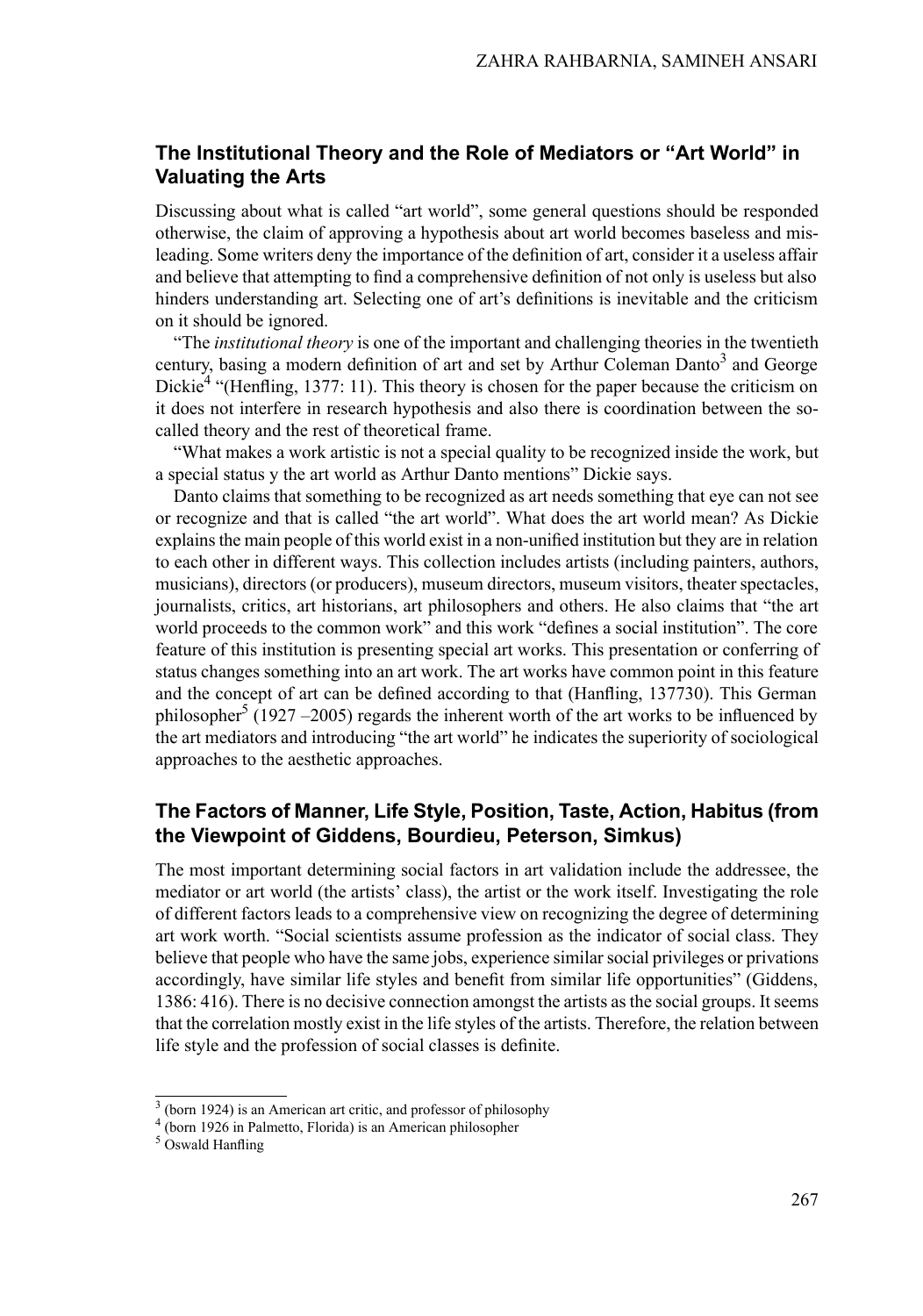Besides Giddens' view about the relation of life styles with social class and career, there is the outlook of Bourdieu (1930-2002), the French sociologist. He defines disposition, manner, or habits as a collection of temperaments gathered in the actor's personality. It helps the actor to manage different situations in a way that it can be called the unconscious cultural, the obligatory rule of any selection, the coordinating principle of the actions, and the physical/mental pattern of conception, evaluation and action. Therefore, factors such as the actor's (including the artist or the addressee) temperament, taste and manner, play important roles in evaluating and valuating the works.

Peterson and Simkus, the contemporary American sociologists, did a research in the United States and proposed two changes to Bourdieu's. Firstly, Bourdieu suggests a hierarchy of tastes in which the high art is on the top, the low art is on the bottom and some forms of art are in the middle. Peterson and Simkus believe that this model is similar to a column and similar numbers of forms are placed in each hierarchy. But as there are just a few high forms of art, and the low and middle forms are plenty, they suggest that the metaphoric column should be replaced with a pyramid: some high forms commonly agreed is placed at the top, and the closer we become to the sides, the number of popular forms increases. Secondly, Bourdieu mentions that the class sections consume the cultural productions from the column exactly similar to their class positions (Alexander, 1384: 126). Therefore, there exist various valuations on different artistic forms. The origins of these forms and the class characteristics of the addressees play important roles in the type of valuation.

### **The Similarities in the Class, Field and Capitals of Art World Members**

The order observed in the social affairs arises from a structuring mechanism rooting in the actors and their manners. On the other hand, manner is in close relation to position. Each actor, gains a kind of manner which is in accordance and correlation to the social position. In the book called "Distinction", Bourdieu introduces the actors' divergent taste according to different bourgeoisie manners. The manners of these social groups are shaped by directing their life styles. Position is the intermediate chain that connects the concept of manner to the concept of field. Field consists of the positions which are defined in relation to each other. In Bourdieu's view, field is considered to be a kind of dynamic structure which is the open space of actors being under its influence by accepting the play rules (Jamshidiha and Parastesh, pp. 11-16). The process of distinction and differentiation leads thefield to appear. The status of the social factors in the hierarchy of economic/cultural capital distribution results in the formation of conditions which have equal life styles.

As it is seen, the people's temperament and taste-in relation to their profession and life style- forms the field in the groups owning different percentages of capitals. "The social atmosphere isin fact based on the *capital*. The mixture of cultural and economic capital causes different groups to appear. As Bourdieu claims, these groupings deserve similar value systems and tastes. Generally, they have alike life styles; in other words, they select the divergent life styles according to the *habitus*. The sectors of this unit have a kind of *structural relationship*" (Nikzad, p.192). Although the formation of the concept of the field roots in the concept of the class, it does not mean that the neighboring people in this atmosphere consist of a class in Marxist way; i.e. to reach a goal, a group moves in contradiction to another group (Jamshidiha and Parastesh, 1386: 21). In other words, the position of the actors in the field is interrelated to their capital; so their position in the field is set according to the quality and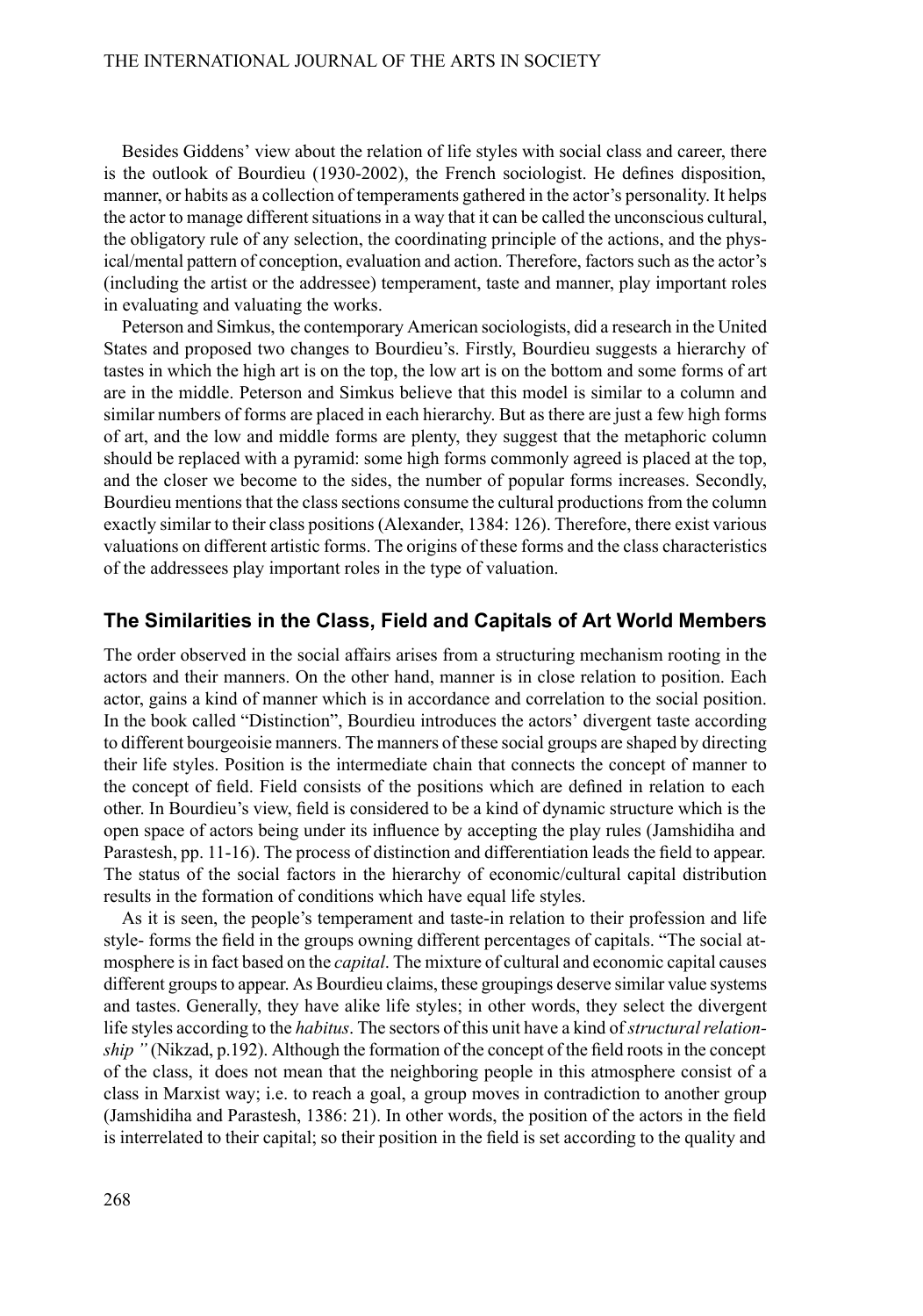quantity of the capital they own. They dispute against the definition of rules governing the field according to their position which finally leads to more capital saving. Therefore, dispute strengthens or weakens the rules governing the field and redefines the borders of the field.

Extending the concept of capital, Bourdieu sketches its social and cultural feature. The completion of various social fields coincides with differentiation of diverse capitals. He divides capital into four sub categorizations:

- 1. Economic capital: any kind of financial possession including the ownership of public/private production capital. It is used for producing objects or services.
- 2. Cultural capital: including mental/educational/instructional characteristics, educational degrees, goods, official and interpersonal skills, habits, tastes, manner of speech and life styles by which a person distinguishes him/herself from others.
- 3. Social capital: membership in social, familial or relative groups; i.e. circumstances, relations and social networks the person is a member of and can benefit for his/her own favor.
- 4. Symbolic capital: consisting of the symbols one uses to legitimate his/her capital; for example: reputation, fame and ethical features in general.

Different kinds of capitals are exchangeable. The degree of capital exchangeability in various markets depends on the social debates. For example, the surplus production of academic certificates can reduce the interchangeability of educational to the economic capital. It happens because the ones who have university degrees should challenge to change their social capital to the economic capital, for example a high income job (Turner, 1998: 512). The role of cultural and economic capital in valuating art works, with the capacity of exchangeability, is noteworthy.

Cultural capital has two main resources: habitus in family life and education, which is replaced to family habitus. Education helps the person to learn taste, politeness and the manners that intimidates him/her to a special status. Sometimes, high cultural capital exists next to the high portion of economic capital, especially if it lasts in many generations. In the market of art works today, the border of cultural capital and economic capital has disappeared (Momtaz, 1383: 152). Having a successful market sometimes has a negative impact and sometimes, on the contrary, influences on valuation of the art works.

These capitals are not inherent, so these are achievable. Capital exchange following the art work market causes changes of the actor, including the artist or the addressee, spontaneously. "Therefore, the actors' position in the social atmosphere has the potentiality of exchange; because the naturalness of the capital helps in position stability while position change is the acquisitive nature of the capital. This attitude towards the capital lets Bourdieu follow life trajectory as a cognitive approach. General kinds of the capitals are divided into smaller amounts of money, for example public capital, religious capital, literary capital etc" (Jamshidiha and Parastesh, 1386: 23-24). These kinds of capitals are considered to be the mediators of the art works and play roles in setting art world, marketing and valuation. In this way, the specific class benefits from high altitude and the more validated their works, the more capitals they receive. And the circle continues.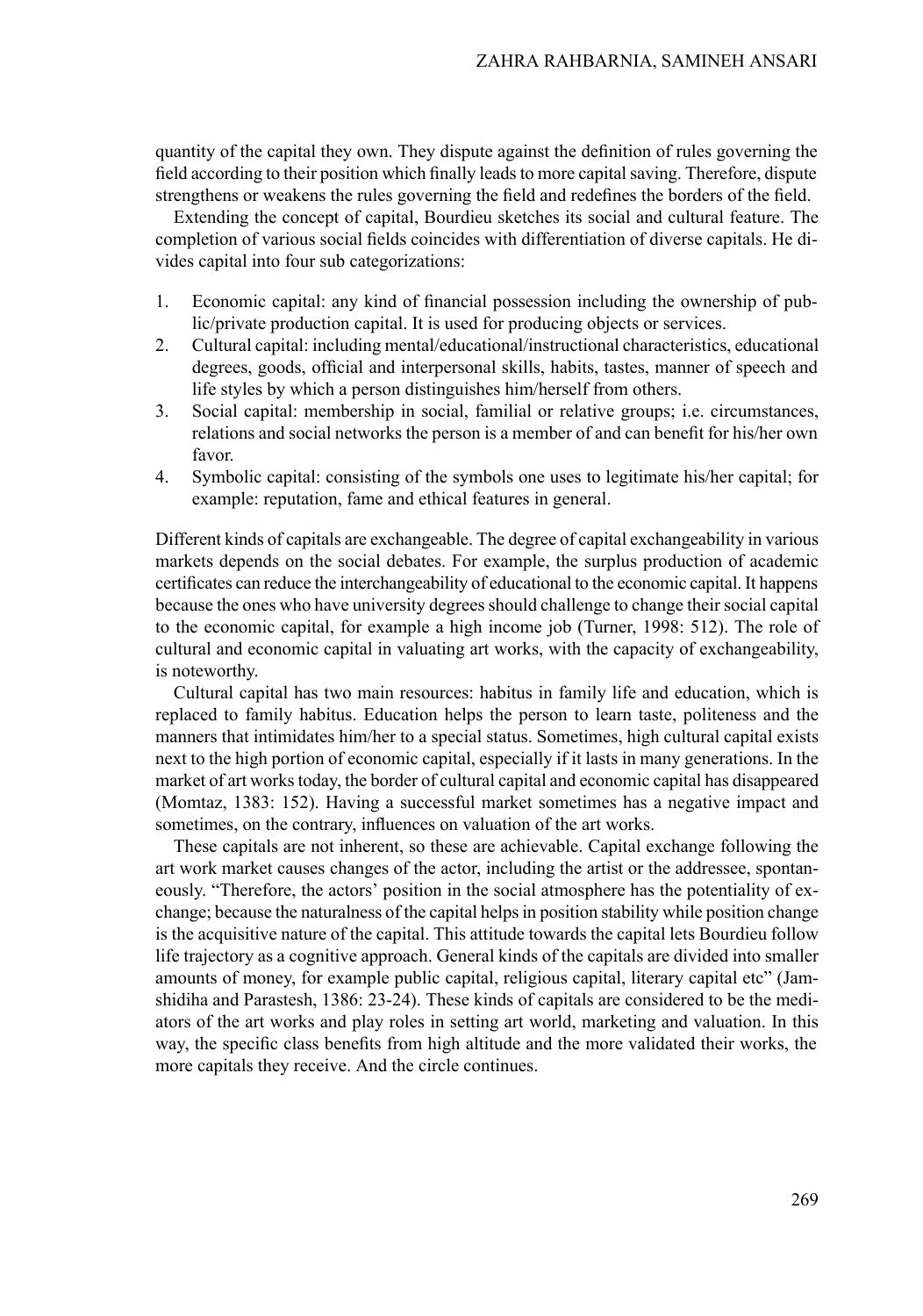#### **The Distinction between the Capitals and the Field**

The capital distribution reflects the class structure in the social system. The dominant class owns the highest portion of economic, social, cultural and symbolic capital. The middle class has less than they and the lower class possess the least portion of capital. Therefore, class structure is not a simple linear hierarchy in this system. There are sub categorizations in each class which are distinguished by the capital forms and formats and also the social origin (Turner, 1998: 512-513). As a result, benefiting from symbolic and cultural capitals, an artist who inherits art from his/her ancestors has more opportunity to gain capital in the field of art world.

Following popularity in the art world and the specific class, the artist enjoys from necessary dignity to settle the aesthetic rules, owns lots of capital and considered to belong to the dominant class. On the contrary, the limited field belongs to the owners of less capital; and this influences valuating each works. Accordingly, capital opposition forms the structure of power field and impacts artistic affairs besides social, political and cultural debates.

Bourdieu's three-limbed model about taste which has a direct relation to education and social class contains three factors: 1- legitimate taste, 2- average taste, 3- popular taste. Life style and cultural taste is explained in this model. The aesthetics of the lower class is an under domination aesthetics which should always justify itself by the taste of dominant class. Bourdieu believes that the work class is less capable of constructing an aesthetic view than the middle or high class. The beauty of objects is defined by the dominant classes and it may include the beauty of a car to a painting or a picture. The distance between higher classes and their vital needs let them think about the beauty dimensions more seriously and this shows their distinction. In fact, taste is an important factor of identity (Momtaz, 1383: 152- 153). In this way, the experts in pure arts are distinguished from the experts in applied arts. In other words, taste directs consumption and therefore different life style are formed; because taste permanently changes necessities to the priorities and free of any mechanical impose, gathers together a collection of choices which manages our styles of life. On the other hand, these diverse life styles help in reproduction of the taste and manner; because life style is the atmosphere under which the actors learn how to live, what priority to have, what should they consider beautiful and how to validate. These kinds of distinctions are formed aesthetically. "Distinction explains the relation between the aesthetic taste and its social field. Therefore, Kant's claims on the existence of a pure and abstract aesthetics which are unrelated to the social life are criticized because the field studies show a wide range of tastes. These differences are not explainable by Kant's attitudes. So, the sense of aesthetics is a social ability which reflects the person's class and social education. But the mechanism of such an education is in the way that it seems the aesthetic judgment needs an internal talent, meanwhile in Kant's theory pure aesthetics owes to superior bourgeois class position (Jamshidiha and Parastesh, 1386: 6). Artistic manner and taste in this approach is a tool to establish the social group which evens the access to the material and symbolic objects. Cultural capital is exchanged according to the taste. If the art elite apply this capital, they will put an invisible border between themselves and the lower classes and preserve the class distinctions as they are in the position of power.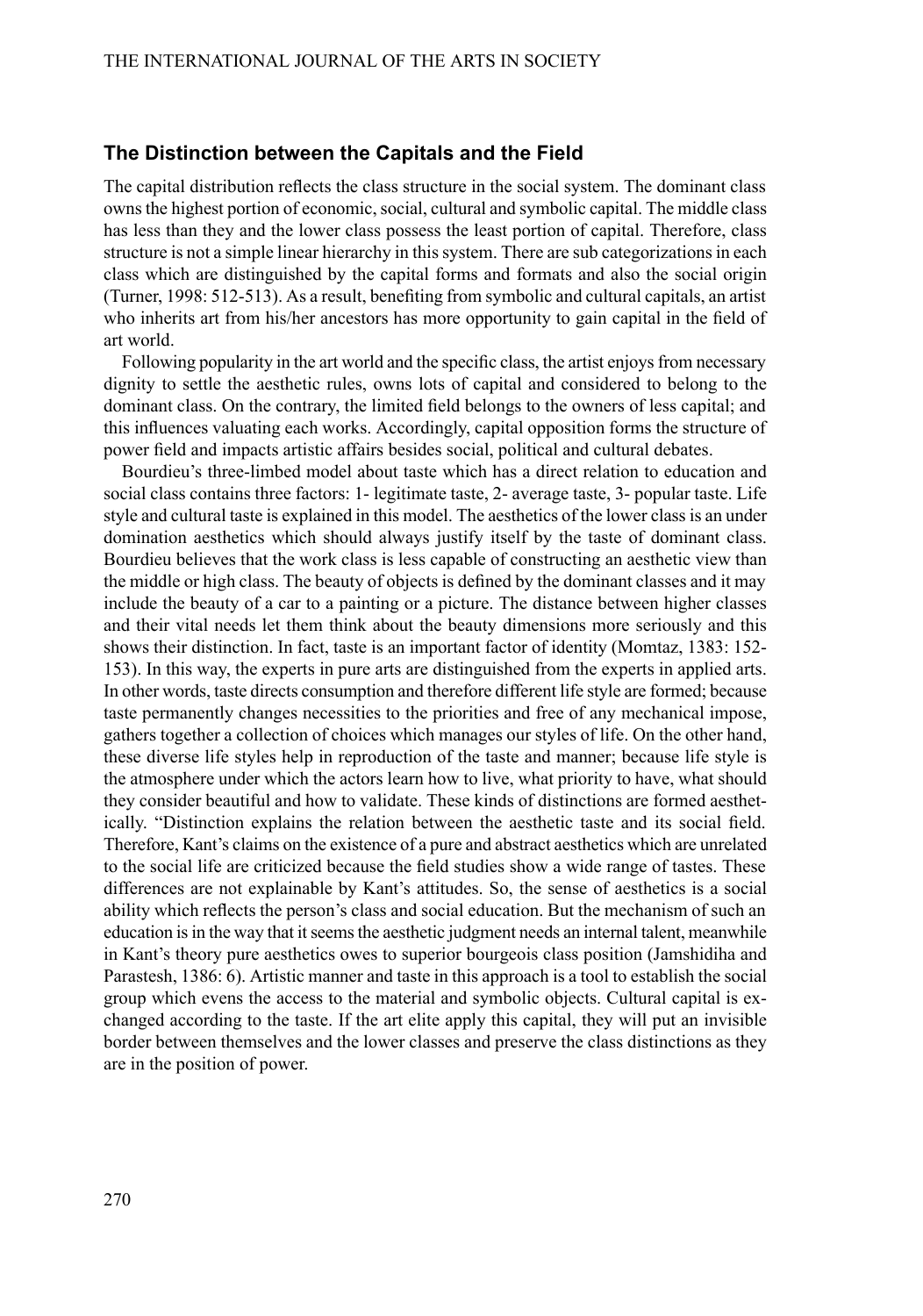## **Conclusion**

It is sometimes said that the people's ideas and opinions about the beauty of an art work and its worth can not be inherent because they change by time and place. So, they are inevitably from the outward. "Outward" for an art work equals to "time and place" of existence. To the artist it is the "life environment" and "life time" and the civilization to which she/he belongs. Therefore his/her ideas mostly reflect that civilization and validating the art works is not dependant of the time and place of creation.

On the other hand, considering the relation between the social field of the visual artist and different types of these arts it becomes clear that "social causes in relation to the artist's capital" play role in "differentiating the worth of art works". The collection of valid works in the eyes of elite ignores some great works as well as unvalued works; especially the works created by the middle social classes are not favored by the elite. This shows the importance of the addressee in validating the art works.

Most important of all, ignoring "the art world" (which is connected to perceivable concepts such as group, class, social institution), representing "art status" (which is interrelated to the concept of capital importance, worth and types) and the characteristic of "art work distribution" (which is closely related to the art economy and its supporters) the comprehensive discussion of artseemsimpossible. Considering non-sociological limitations about validating art works, including the aesthetic discussions, creativity, copies, etc. is also of importance in capital distribution amongst different groups of artists.